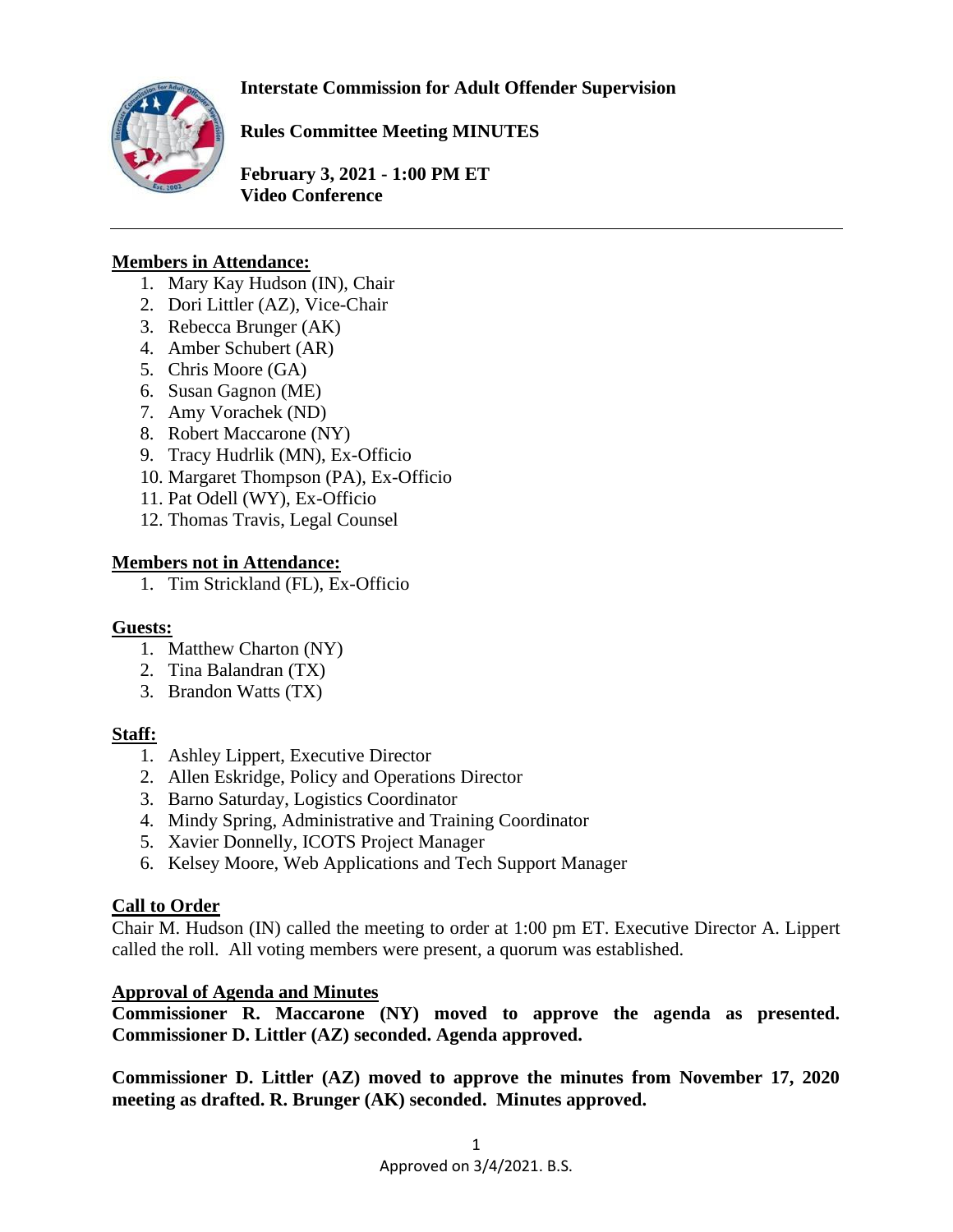### **Discussion**

*Warrant timeframe rule proposal package:* Chair M. Hudson (IN) reminded the committee that the current rules had varying timeframes for issuing a compact compliant warrant from 'upon receipt' to '30 days', and some rules requiring a warrant did not have a timeframe at all. At its last meeting, the committee approved the warrant proposal package to establish consistent timeframe in the interest of training stakeholders and public safety. The package includes amendments to six rules (2.110, 4.111, 5.101, 5.102, 5.103 & 5.103-1) expanding the timeframe for issuing compact compliant warrants to a standard 15-business day, when an offender fails to arrive or return as instructed or is subject to retaking.

Chair M. Hudson (IN) and Vice-chair D. Littler (AZ) will attend region meetings to address any questions and concerns regarding the proposal package.

*Proposed Amendments Review:* Chair M. Hudson (IN) stated that the Rules Committee received three proposals from the Midwest Region to amend Rule 1.101 Definitions of Resident, Rule 4.105, and Rule 5.108 as well as one proposal from the South Region to amend Rule 3.103.

The committee reviewed a proposal to amend Rule 1.101 Definitions of Resident proposed by the Midwest Region.

### **Rule 1.101 Definitions**

**"Resident"** means a person who—

(1) has continuously inhabited a state for at least 1 year prior to the commission of the offense for which the offender is under supervision; and

 $(2)$  (1) intends that such state shall be the person's principal place of residence; and

(2) has continuously resided in the receiving state for at least 180 days prior to:

(a) the date of the transfer request; or

(b) current incarceration; or

(c) active military duty.

(3) has not, unless incarcerated or on active military deployment, remained in another state or states for a continuous period of 6 months or more with the intent to establish a new principal place of residence.

#### **Justification:**

The current definition is too restrictive and particularly challenging to supply proper documentation when it has been months or years from the time the offense is committed until conviction/sentencing. Especially so when an offender has lived in a receiving state for years at the time of transfer, but still doesn't meet the current definition of resident per compact rules. Further, the current definition implies that living in another state for 6 months at any time after commission of the offense would disqualify them as a resident and excludes the offender from meeting the definition for 'resident' in ANY state. The misapplication of the current definition results in delays or denials as transfer requests marked 'resident' incorrectly are returned to end users for correction or denied when transmitted to a receiving state and the offender does not meet 'resident' criteria even if the plan of supervision is valid.

By mirroring the timeframe (180 days) in the "resident family" definition, providing greater consistency in training and applying the definition, this language is also expected to increase mandatory transfers overall and acceptance rates for 'resident' reason.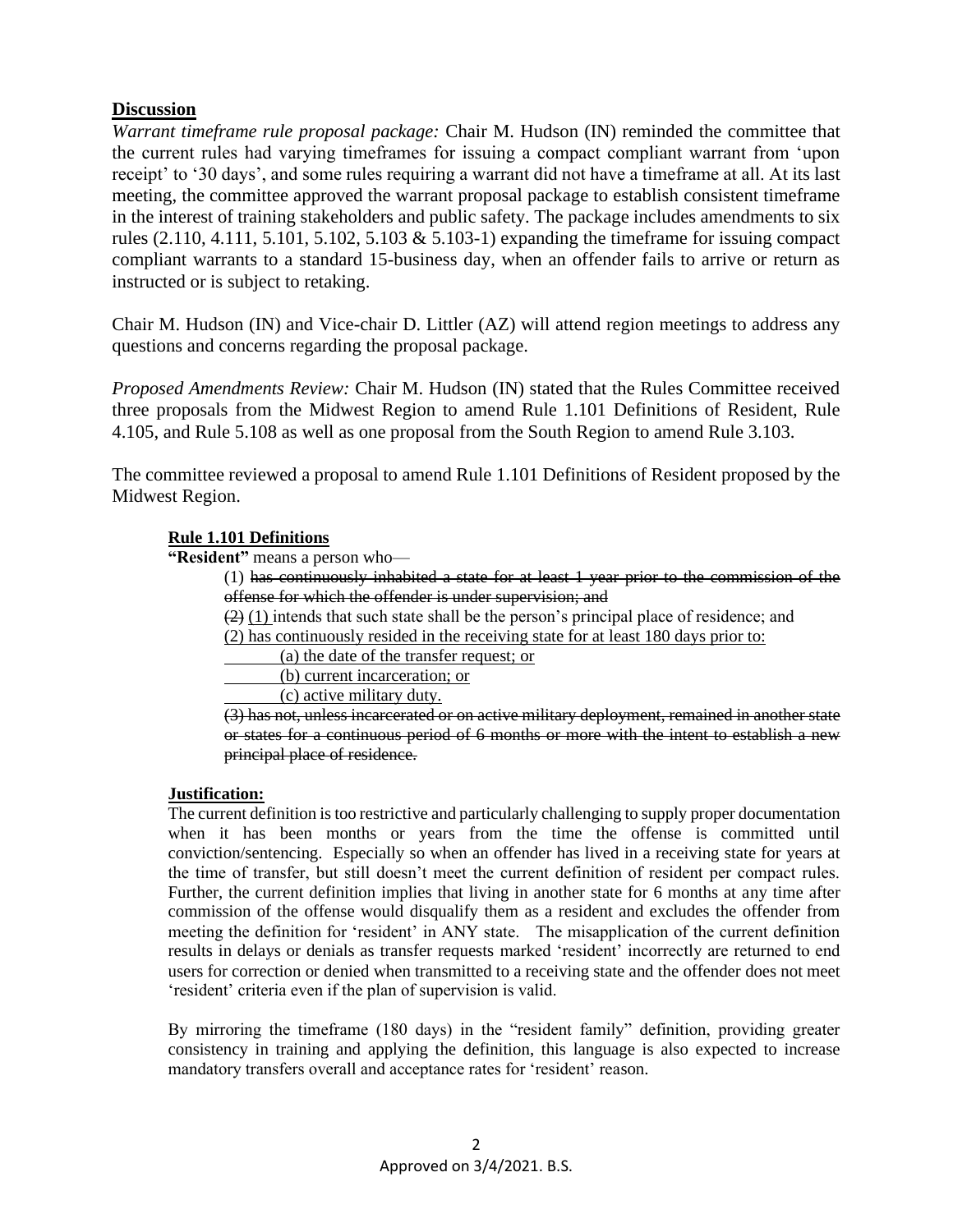Executive Director A. Lippert stated that the national office supports the proposal.

DCA M. Thompson (PA) noted the importance of simplifying the current rule. She noted that Pennsylvania proposed a similar proposal to amend the rule a few years ago, but it did not pass through the region. She suggested adding "immediately" to section (2): "has continuously resided in the receiving state for at least 180 days immediately prior to".

Commissioner D. Littler (AZ) agreed with Pennsylvania and supported amending the rule. She inquired about the meaning of section 2(b) "current incarceration, or".

DCA T. Hudrlik (MN) stated that "current incarceration" applied to a person who was incarcerated prior to the transfer request. In addition, the Midwest Region wanted to make sure that it applied to offenders who were *currently* incarcerated and would be released from their current incarceration to their home state.

Commissioner R. Maccarone (NY) stated that the current proposal rewarded absconders. New York suggests an alternative language to ensure that the request for transfer under qualifying reasons remained tied to the offense for which the offender was placed under supervision. Furthermore, he suggested using a one-year timeframe instead of the proposed 180 days.

DCA T. Hudrlik (MN) suggested using six months as the threshold to established residency under the Compact. She added that the fact that they might have previously absconded would be addressed at the court hearing.

Commissioner C. Moore (GA) asked how states distinguished between offenders who absconded and offenders on approved bond.

Commissioner D. Littler (AZ) noted that the definition of "resident" and "resident family" served different purposes and could not be mirrored.

The committee tabled the discussion pending receipt of New York's language to amend Rule 1.101 Definition of Resident. New York will distribute its proposal to the committee prior to the next meeting.

The committee reviewed a proposal to amend *Rule 3.103 Reporting instructions; offender living in the receiving state at the time of sentencing or after disposition of a violation or revocation proceeding* proposed by the South Region.

# **Rule 3.103 Reporting instructions; offender living in the receiving state at the time of sentencing or after disposition of a violation or revocation proceeding**

- (a)
	- (1) A request for reporting instructions for an offender who was living in the receiving state at the time of initial sentencing or after disposition of a violation or revocation proceeding shall be submitted by the sending state within 7 business days of the initial sentencing date, disposition of violation, revocation proceeding or release from incarceration to probation supervision. The sending state may grant a 7 day travel permit to an offender who was living in the receiving state at the time of initial sentencing or disposition of violation or revocation proceeding. Prior to granting a travel permit to an offender, the sending state shall verify that the offender is living in the receiving state.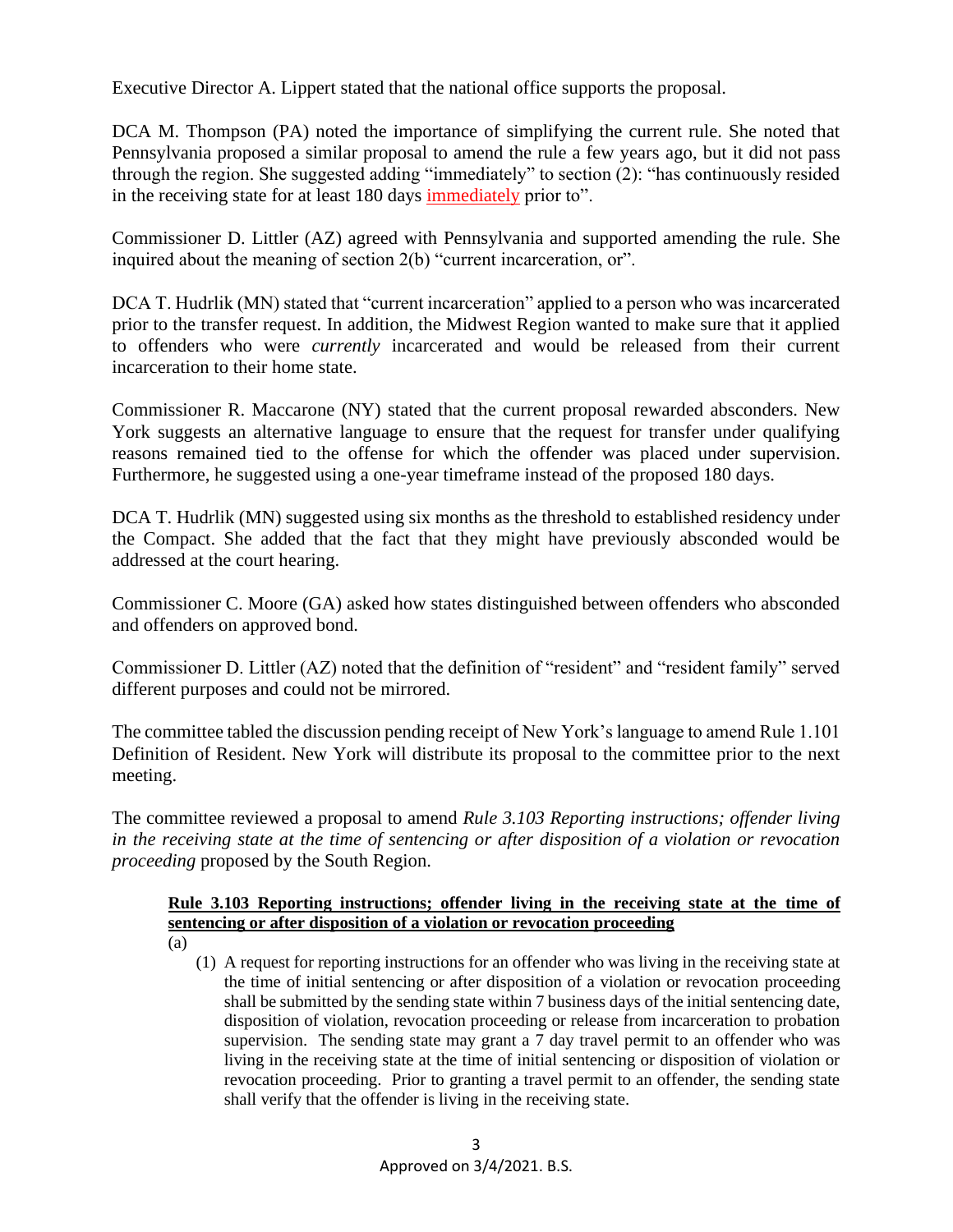- (2) The receiving state shall issue reporting instructions no later than 2 business days following receipt of such a request from the sending state.
- (3) The sending state shall ensure that the offender signs all forms requiring the offender's signature under Rule 3.107 prior to granting a travel permit to the offender.
	- (A) Upon request from the receiving state, the sending state shall transmit all signed forms within 5 business days.
	- (B) When an offender is sentenced remotely and is in the receiving state at the time of sentencing, the receiving state shall assist the sending state in acquiring the offender's signature on the "Application for Interstate Compact Transfer" and any other forms that may be required under Rule 3.107, and shall transmit these forms to the sending state within 7 business days and mail the original to the sending state.
- (4) The sending state shall transmit a departure notice to the receiving state per Rule 4.105.
- (5) This section is applicable to offenders incarcerated for 6 months or less and released to probation supervision.
- (b) The sending state retains supervisory responsibility until the offender's arrival in the receiving state.
- (c) A receiving state shall assume responsibility for supervision of an offender who is granted reporting instructions upon the offender's arrival in the receiving state. The receiving state shall submit an arrival notice to the sending state per Rule 4.105.
- (d) A sending state shall transmit a completed transfer request for an offender granted reporting instructions no later than 15 business days following the granting to the offender of the reporting instructions.
- (e) If the receiving state rejects the transfer request for an offender who has been granted reporting instructions and has arrived in the receiving state, the receiving state shall initiate the offender's return to the sending state under the requirements of Rule 4.111.
- (f) If the sending state fails to send a completed transfer request by the  $15<sup>th</sup>$  business day for an offender who has been granted reporting instructions and has arrived in the receiving state, the receiving state may initiate the offender's return to the sending state under the requirements of Rule 4.111.

#### **Justification:**

The ongoing pandemic in 2020 has created many for change. One of these changes is that many Courts have adopted practices that allow offenders to be sentenced remotely via video conference. This has shown to be beneficial in several ways, including allowing offenders that reside in other states to remain in the area they reside, without the expense of traveling for the sole purpose of being sentenced.

Current rules do not support remote sentencing as the sending state is required to ensure the offender signs all forms prior to granting a travel permit when obtaining reporting instructions for an offender living in the receiving state at time of sentencing. Since the offender is not in the sending state, it is not possible for a sending state to obtain the required signatures. Requiring an offender to travel to the sending state to sign paperwork can have a significant financial impact on an offender, which can in turn have a negative impact on their community supervision as well.

This issue was previously addressed in Rule 3.102(d) for offenders released from custody in the receiving state, which presents a similar challenge. The proposed change to this rule mirrors the wording of Rule 3.102(d)(1) and would clarify that a receiving state is required to assist in obtaining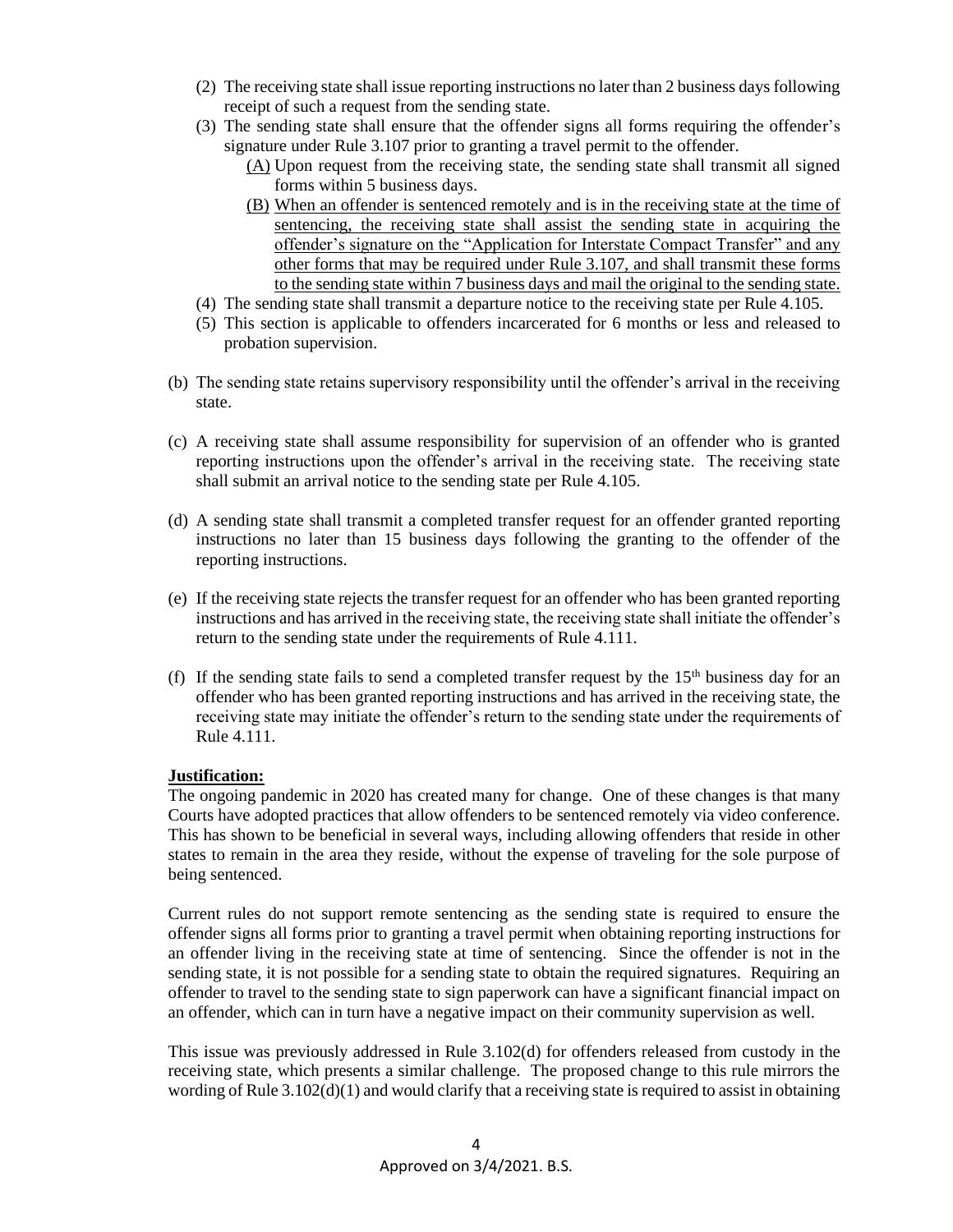signatures for offenders that were sentenced remotely and not available to sign the required documents in the receiving state.

Commissioner D. Littler (AZ) stated that because of the pandemic, more states were utilizing remote sentencing. She spoke against the proposal, noting the amount of responsibility it placed on receiving states by advising offenders on supervision standards of another state as well as adding the unnecessary procedures to the rules.

Commissioner R. Maccarone (NY) suggested lengthening the timeframe to 15 business days.

Commissioner R. Brunger (AK) noted difficulty of implementing this amendment in remote locations.

Executive Director A. Lippert noted challenges related to putting processes in the rules, as different states operated differently; therefore, the national office did not support the proposal. She added that the proposed language mirrored the wording of Rule  $3.102(d)(1)$  that should possibly be revised as well.

The committee agreed that the amendment's concept generated many concerns, and recommended the South Region withdraw its proposal to amend Rule 3.103.

## **Commissioner C. Moore (GA) moved to recommend withdrawal of South Region proposal to amend Rule 3.103 based on invalidity of concept. Commissioner R. Maccarone (NY) seconded. Motion passed.**

The national office will inform the South Region chair about the Rules Committee's action. The South Region will need to meet and discuss the action prior to the next committee meeting.

The committee reviewed a proposal to amend Rule 4.105 Arrival and departure notifications; withdrawal of reporting instructions proposed by Midwest Region.

### **Rule 4.105 Arrival and departure notifications; withdrawal of reporting instructions**

- *(a) Departure notifications*-At the time of an [offender'](file:///C:/Users/bsaturday/Desktop/RulesMinutes_Feb_DRAFT.docx%23Def_Offender)s departure from any state pursuant to a transfer of [supervision](file:///C:/Users/bsaturday/Desktop/RulesMinutes_Feb_DRAFT.docx%23Def_Supervision) or the granting of reporting instructions, the state from which the offender departs shall notify the intended [receiving state,](file:///C:/Users/bsaturday/Desktop/RulesMinutes_Feb_DRAFT.docx%23Def_ReceivingSstate) and, if applicable, the [sending state,](file:///C:/Users/bsaturday/Desktop/RulesMinutes_Feb_DRAFT.docx%23Def_SendingState) through the electronic information system of the date and time of the offender's intended actual departure and the date by which the offender has been instructed to arrive.
- *(b) Arrival notifications-*At the time of an [offender'](file:///C:/Users/bsaturday/Desktop/RulesMinutes_Feb_DRAFT.docx%23Def_Offender)s [arrival](file:///C:/Users/bsaturday/Desktop/RulesMinutes_Feb_DRAFT.docx%23Def_Arrival) in any state pursuant to a transfer of [supervision](file:///C:/Users/bsaturday/Desktop/RulesMinutes_Feb_DRAFT.docx%23Def_Supervision) or the granting of reporting instructions, or upon the failure of an offender to arrive as instructed, the intended [receiving state](file:///C:/Users/bsaturday/Desktop/RulesMinutes_Feb_DRAFT.docx%23Def_ReceivingSstate) shall immediately notify the state from which the offender departed, and, if applicable, the [sending state,](file:///C:/Users/bsaturday/Desktop/RulesMinutes_Feb_DRAFT.docx%23Def_SendingState) through the electronic information system of the offender's [arrival](file:///C:/Users/bsaturday/Desktop/RulesMinutes_Feb_DRAFT.docx%23Def_Arrival) or failure to arrive.
- *(c)* A receiving state may withdraw its [reporting instructions](file:///C:/Users/bsaturday/Desktop/RulesMinutes_Feb_DRAFT.docx%23Def_ReportingInstructions) if the [offender](file:///C:/Users/bsaturday/Desktop/RulesMinutes_Feb_DRAFT.docx%23Def_Offender) does not report to the receiving state as directed.

### **Justification:**

This rule proposal seeks to clarify that a NOD should be submitted "at the time of an offender's departure" as indicated in the first line of the rule, and replaces the word "intended" with "actual"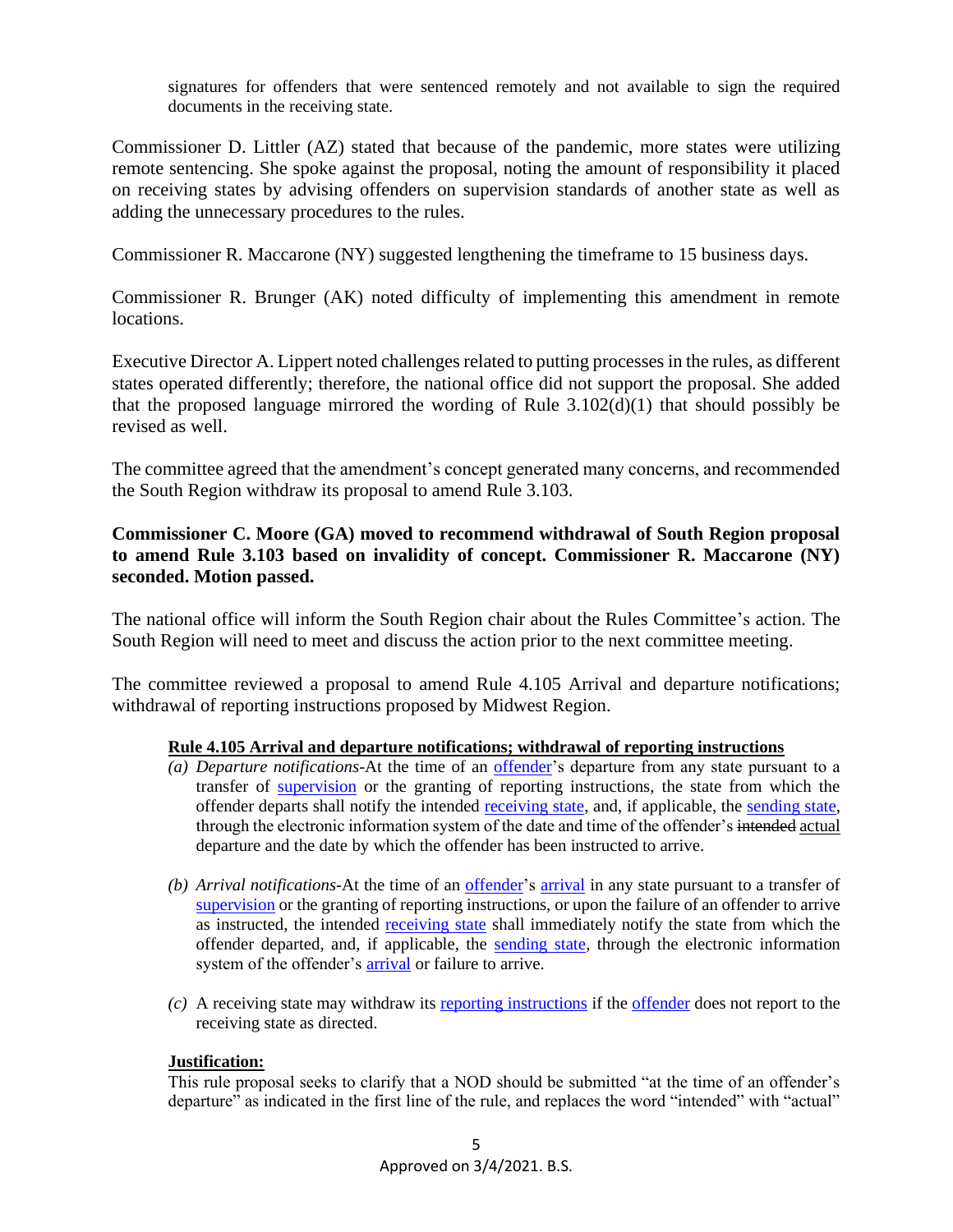as the current rule language appears to conflict. The word "intended" implies that the NOD can be done in advance, when the initial language indicates it should be done at the time of departure, not in advance.

Further, submitting a notice of departure when an offender departs, rather than in advance, will reduce the number of "notice of failure to arrive" when an offender hasn't actually left the sending or receiving state yet even though a NOD was submitted. This will also ensure that supervising agents know where an offender is and who is responsible for supervision. It will remove the need for multiple CAR's and emails to other states to find out where the offender is currently located and require the supervising agency to continue supervision until actual departure.

According to national data, approximately 10% or NOD's are done in advance, which is a significant percentage of cases that can lead to further supervision issues. Below are examples of cases where a NOD was submitted in advance and the issues it created:

Examples (case numbers can be provided upon request):

An offender is on supervision with both the sending and receiving states. The offender requests to return to the original sending state and return reporting instructions were submitted as well as expedited RI's on a new receiving state case. These reporting instructions were approved. A notice of departure was submitted in one case immediately and a month later in the other case. When the offender failed to report multiple CARS were sent. It wasn't discovered that he never departed for almost a month as there was no follow up with the offender. This could be avoided if the supervising agent would maintain contact with the offender and had not submitted a NOD until he actually departed in both cases.

A request for mandatory reporting instructions was approved and a notice of departure was immediately submitted. The offender failed to report and a failure to arrive was submitted. During the transfer investigation it was discovered that the offender was in jail and had been since sentencing. A notice of departure should not have been submitted as the offender never received reporting instructions or left the sending state.

A receiving state accepts a transfer of supervision. The sending state agent calls the offender and gives him his reporting instructions. The agent then immediately submits a notice of departure. Two weeks later during a notice of departure/notice of arrival audit, it is discovered that the sending state agent put the offender's intended future departure date in the notice of departure rather than waiting for him to leave. This risks a failure to arrive and potential for the transfer acceptance being withdrawn.

Commissioner R. Maccarone (NY) expressed his concerns with word "actual" and suggested using "approved" instead of "actual" to institute a formal authorization process:

*(a) Departure notifications*-At the time of an [offender'](file:///C:/Users/bsaturday/Desktop/RulesMinutes_Feb_DRAFT.docx%23Def_Offender)s departure from any state pursuant to a transfer of [supervision](file:///C:/Users/bsaturday/Desktop/RulesMinutes_Feb_DRAFT.docx%23Def_Supervision) or the granting of reporting instructions, the state from which the offender departs shall notify the intended [receiving state,](file:///C:/Users/bsaturday/Desktop/RulesMinutes_Feb_DRAFT.docx%23Def_ReceivingSstate) and, if applicable, the [sending state,](file:///C:/Users/bsaturday/Desktop/RulesMinutes_Feb_DRAFT.docx%23Def_SendingState) through the electronic information system of the date and time of the offender's intended actual approved departure and the date by which the offender has been instructed to arrive.

Training Coordinator M. Spring noted that the proposal also included an ICOTS enhancement to remove the ability to enter a future departure date on the Notice of Departure (NOD) activity. The enhancement would eliminate the need for multiple CARs and emails to other states to find out where the offender was as well as ensure the supervising agent knows the offenders' whereabouts.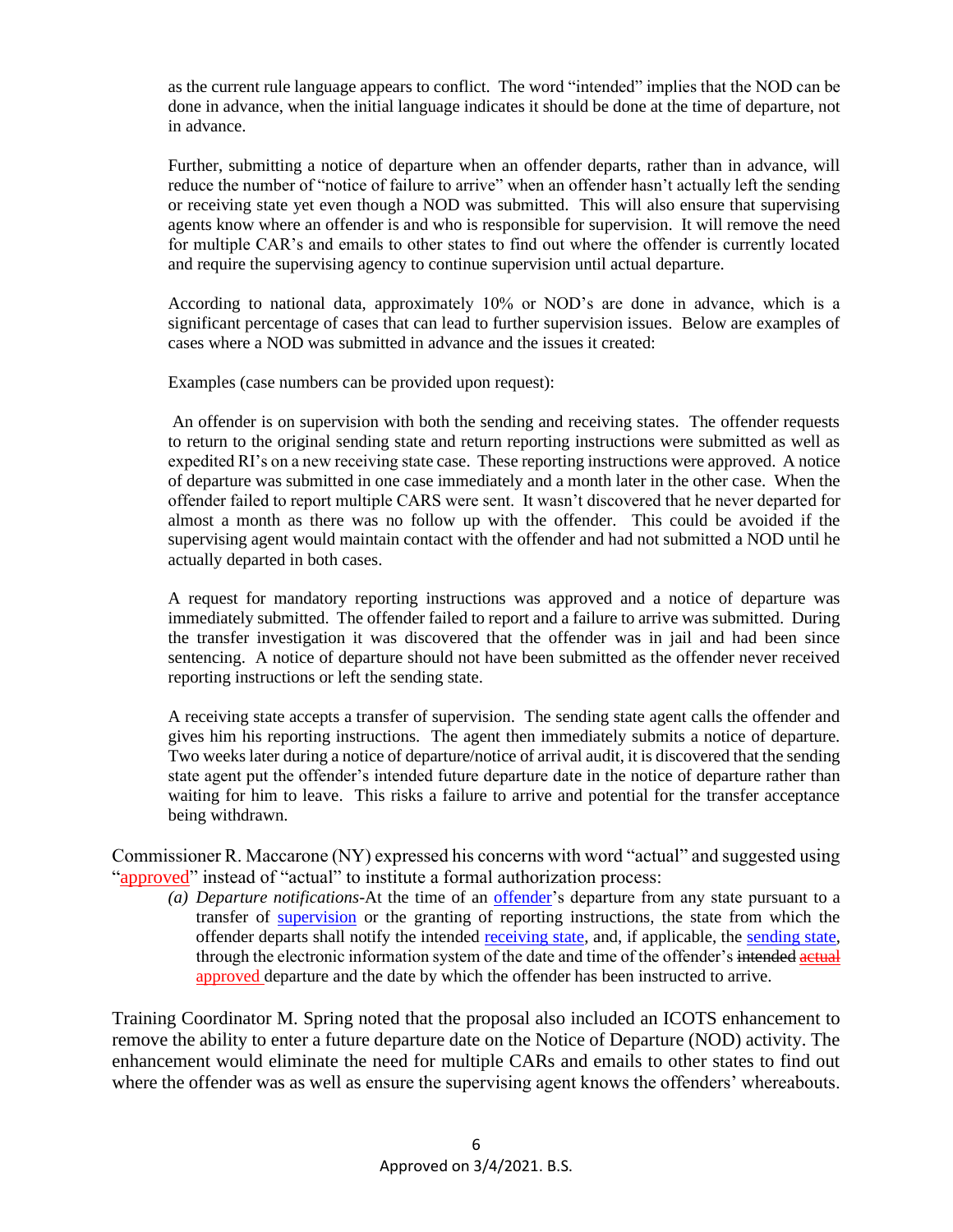The committee discussed if it was more important to receive the NOD before the offender departs or after; as well as the difficulty to predict an offender's accurate departure time and date.

After consideration, the Rules committee decided not to add additional restrictions to the rules when the action could be addressed with an ICOTS enhancement.

**Commissioner C. Moore (GA) moved to recommend the Midwest Region withdraw proposal to amend Rule 4.105 and consider addressing the issue stated in the justification for the ability to amend notices of an offenders' departure with the ICOTS enhancement. Commissioner R. Maccarone (NY) seconded. Motion passed.** 

The national office will inform the Midwest Region chair about the Rules Committee action. The Midwest Region will need to meet and discuss the action prior to the next committee meeting.

The committee reviewed a proposal to amend *Rule 5.108 – Probable cause hearing in receiving state* proposed by Midwest Region.

#### **Rule 5.108 – Probable cause hearing in receiving state**

(a) An offender subject to retaking that may result in a revocation shall be afforded the opportunity for a probable cause hearing before a neutral and detached hearing officer in or reasonably near the place where the alleged violation occurred.

(b) No waiver of a probable cause hearing shall be accepted unless accompanied by an admission by the offender to 1 or more violations of the conditions of supervision that are subject to revocation of supervision.

(c) A copy of a judgment of conviction regarding the conviction of a new criminal offense by the offender shall be deemed conclusive proof that an offender may be retaken by a sending state without the need for further proceedings.

- (d) The offender shall be entitled to the following rights at the probable cause hearing:
	- 1. Written notice of the alleged violation(s);
	- 2. Disclosure of non–privileged or non–confidential evidence regarding the alleged violation(s);
	- 3. The opportunity to be heard in person and to present witnesses and documentary evidence relevant to the alleged violation(s);
	- 4. The opportunity to confront and cross–examine adverse witnesses, unless the hearing officer determines that a risk of harm to a witness exists.

(e) The receiving state shall prepare and submit to the sending state a written report within 10 business days of the hearing that identifies the time, date and location of the hearing; lists the parties present at the hearing; and includes a clear and concise summary of the testimony taken and the evidence relied upon in rendering the decision. Any evidence or record generated during a probable cause hearing shall be forwarded to the sending state.

(f) If the hearing officer determines that there is probable cause to believe that the offender has committed the alleged violations of conditions of supervision that would result in the pursuance of revocation of supervision, the receiving state shall hold the offender in custody, and the sending state shall, within 15 business days of receipt of the hearing officer's report, notify the receiving state of the decision to retake or other action to be taken.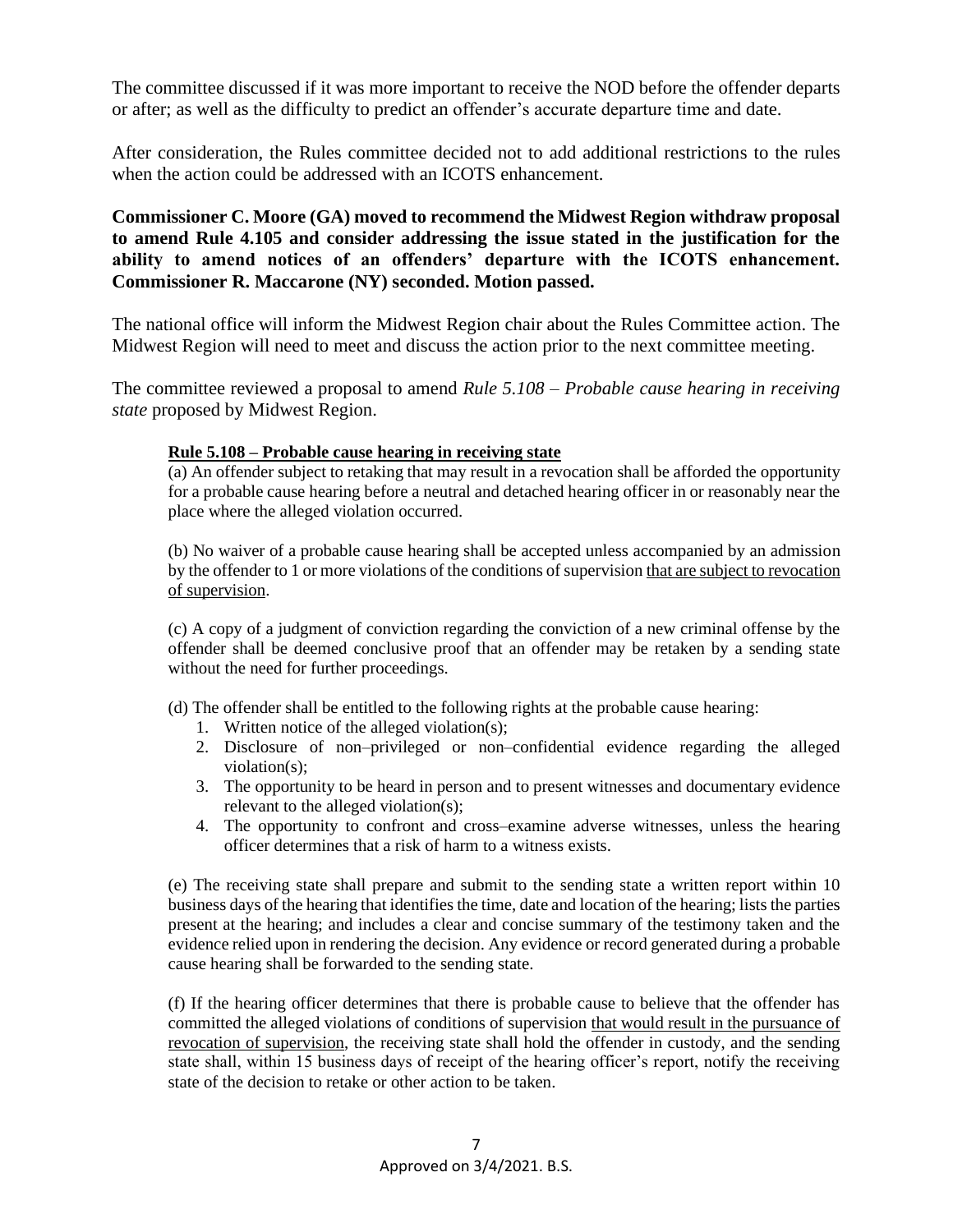- (g) If probable cause is not established, the receiving state shall:
	- 1. Continue supervision if the offender is not in custody.
	- 2. Notify the sending state to vacate the warrant, and continue supervision upon release if the offender is in custody on the sending state's warrant.
	- 3. Vacate the receiving state's warrant and release the offender back to supervision within 24 hours of the hearing if the offender is in custody.

#### **Justification:**

Added language to this rule would align it more with both ICAOS Bench Book and ICAOS training of this rule. In 2016 this rule was amended to remove language as the commission no longer used the term "significant" in referring to violations resulting in revocation in order to be consistent with the supervision of probationers and parolees in the receiving state. The intent was to create a single standard of supervision in the respective states by eliminating the three significant violations. However, by removing the word significant it leaves open interpretation that any admission of any violation could result in the requirement for retaking. For example, a receiving state may report a combination of violations including major violations such as violence or prohibited contact, in addition to a minor violation of failing to report. Should the offender only admit guilt to the failing to report, many could and do interpret that to create a mandatory retaking situation. In discussion of this amendment, multiple states reported this occurring multiple times. In this situation, it would then require the sending state to request further action from the sending or be forced to conduct a probable cause hearing in the sending state, foregoing rights such as the opportunity to confront witnesses, and have the hearing near the location of the violation.

This is in accordance with the ICAOS Bench Book 4.7.3.3 Probable Cause Waiver, where it states that the effect of waiving the probable cause hearing is "in effect, an admission that they have committed an offense of sufficient gravity as to justify revocation…". Also that "by waiving the hearing, the offender is implicitly admitting that their actions could justify revocation of supervised release". It is important to clarify that the intent of the rule is that the offender must admit guilt to a violation that would result in revocation.

In accordance with ICAOS Bench Book 4.7.3.2.2 Probable Cause Hearing Report it discusses that the purpose of Rule 5.103 – Offender behavior requiring retaking is "that officials in the receiving state must show through documentation that the offender has engaged in behavior requiring retaking. Therefore, by adding language to both (a) and (f) it supports that the waiver or evidence of a violation that would result in revocation, be supplied to the sending state.

#### The Rules Committee reviewed the definition for 'Behavior Requiring Retaking':

Behavior Requiring Retaking (BRR) – means an act or pattern of non-compliance with conditions of supervision that could not be successfully addressed through the use of documented corrective action or graduated responses and would results in a require for revocation of supervision in the receiving state.

After consideration, the Rules Committee agreed on alternative language to amend Rule 5.108 that was more consistent with other language in the rule and the definition for 'Behavior Requiring Retaking'.

(b) No waiver of a probable cause hearing shall be accepted unless accompanied by an admission by the offender to 1 or more violations of the conditions of supervision that would result in the pursuance of revocation of supervision in the receiving state and require retaking.